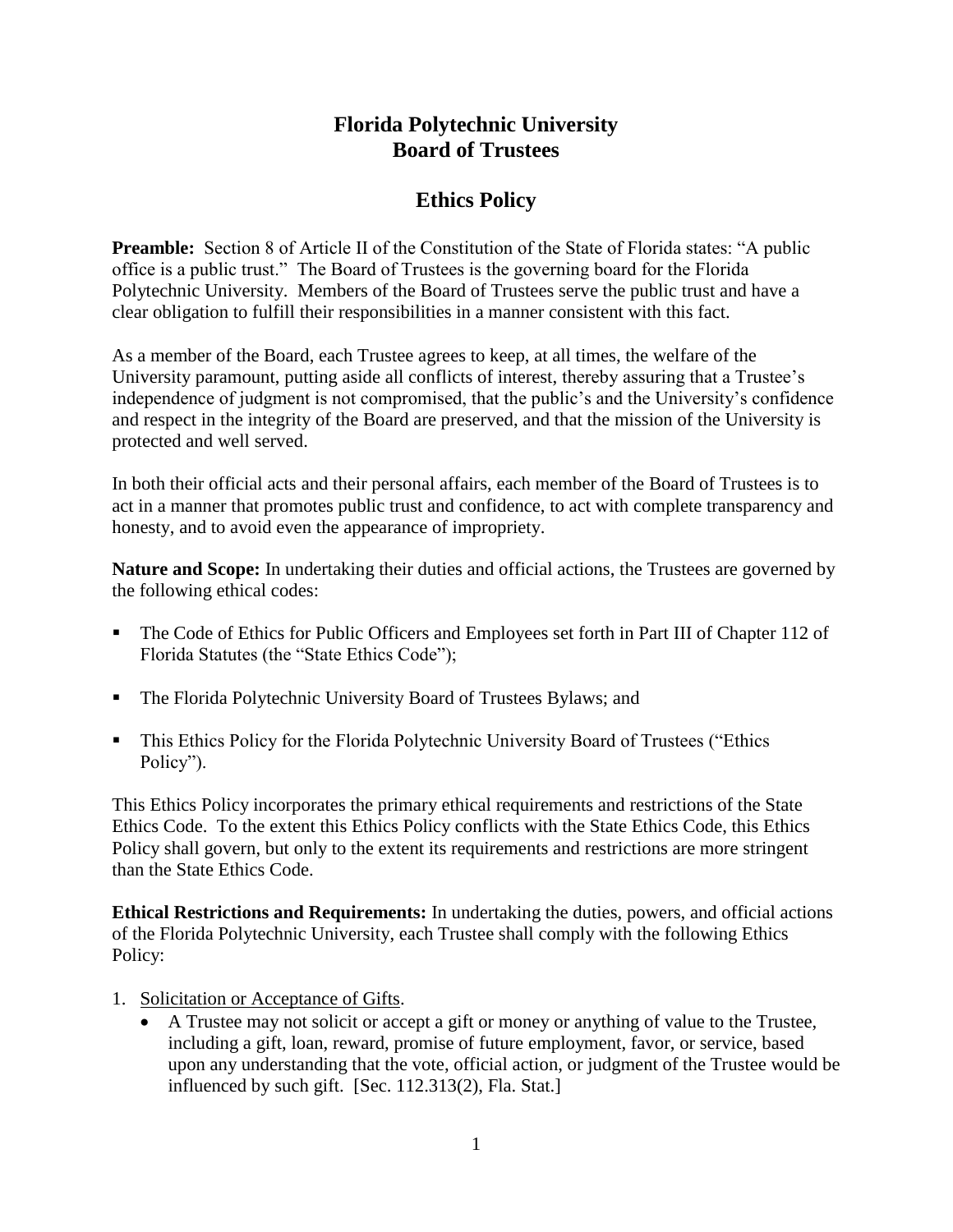- A Trustee is prohibited from soliciting a gift from a vendor doing business with the University, a political committee, or a lobbyist who has lobbied the Trustee or the University within the past 12 months, or partner, firm, employer, or principal of the lobbyist. [Sec. 112.3148(3), Fla. Stat.]
- A Trustee is prohibited from accepting a gift worth more than \$100 from a vendor doing business with the University, a political committee, or a lobbyist who has lobbied the Trustee or the University within the past 12 months, or partner, firm, employer, or principal of the lobbyist. [Sec. 112.3148(4), Fla. Stat.]
- 2. Unauthorized Compensation. A Trustee may not accept any compensation, payment, or thing of value when the Trustee knows or should know that it was given to influence a vote or other action in which the Trustee was expected to participate in his or her official capacity. [Sec. 112.313(4), Fla. Stat.]
- 3. Doing Business with the University.
	- A Trustee acting in his or her official capacity may not directly or indirectly purchase, rent or lease realty, goods, or services for the University from a business entity of which the Trustee or the Trustee's spouse or child (or combination) is an officer, partner, director, proprietor, or the owner of more than a 5% interest. [Secs. 112.312(16); 112.313(3), Fla. Stat.]
	- A Trustee acting in his or her private capacity may not to rent, lease or sell any realty, goods or services to the University. [Sec. 112.313(3), Fla. Stat.]
- 4. Conflicting Employment or Contractual Relationships.
	- A Trustee may not have or hold any employment or contractual relationship with any business that is doing business with the University, subject to limited exceptions set forth in Florida Statutes. [Sec. 112.313(7) (a), Fla. Stat.]
	- A Trustee may not have or hold any employment or contractual relationship that will create a continuing or frequently recurring conflict between his or her private interests and the performance of public duties as a Trustee. [Sec. 112.313(7) (a), Fla. Stat.]
- 5. Voting Conflicts. A Trustee must abstain from voting on any matter which results in a special private gain or loss for the Trustee. If a Trustee abstains from voting upon such a matter, or if a Trustee votes on a matter that he or she knows would provide a special private gain or loss to (i) any principal by whom the Trustee is retained, or (ii) the parent organization or subsidiary of a corporate principal by which the Trustee is retained, or (iii) a relative or business associate of the Trustee, the Trustee shall disclose the nature of his or her interest as a public record on Commission on Ethics Form 8A with the Board's recording secretary, who shall incorporate Form 8A in the minutes. If it is not possible for the Trustee to file Form 8A before the vote, the Trustee must file Form 8A with the recording secretary no later than 15 days after the vote. [Sec. 112.3143(2) (a), Fla. Stat.]
- 6. Misuse of Public Position. A Trustee may not corruptly use or attempt to use his or her official position or any property or resource which may be within his or her trust or perform his or her official duties to secure a special privilege, benefit or exemption for himself, herself, or others. [Sec. 112.313(6), Fla. Stat.]